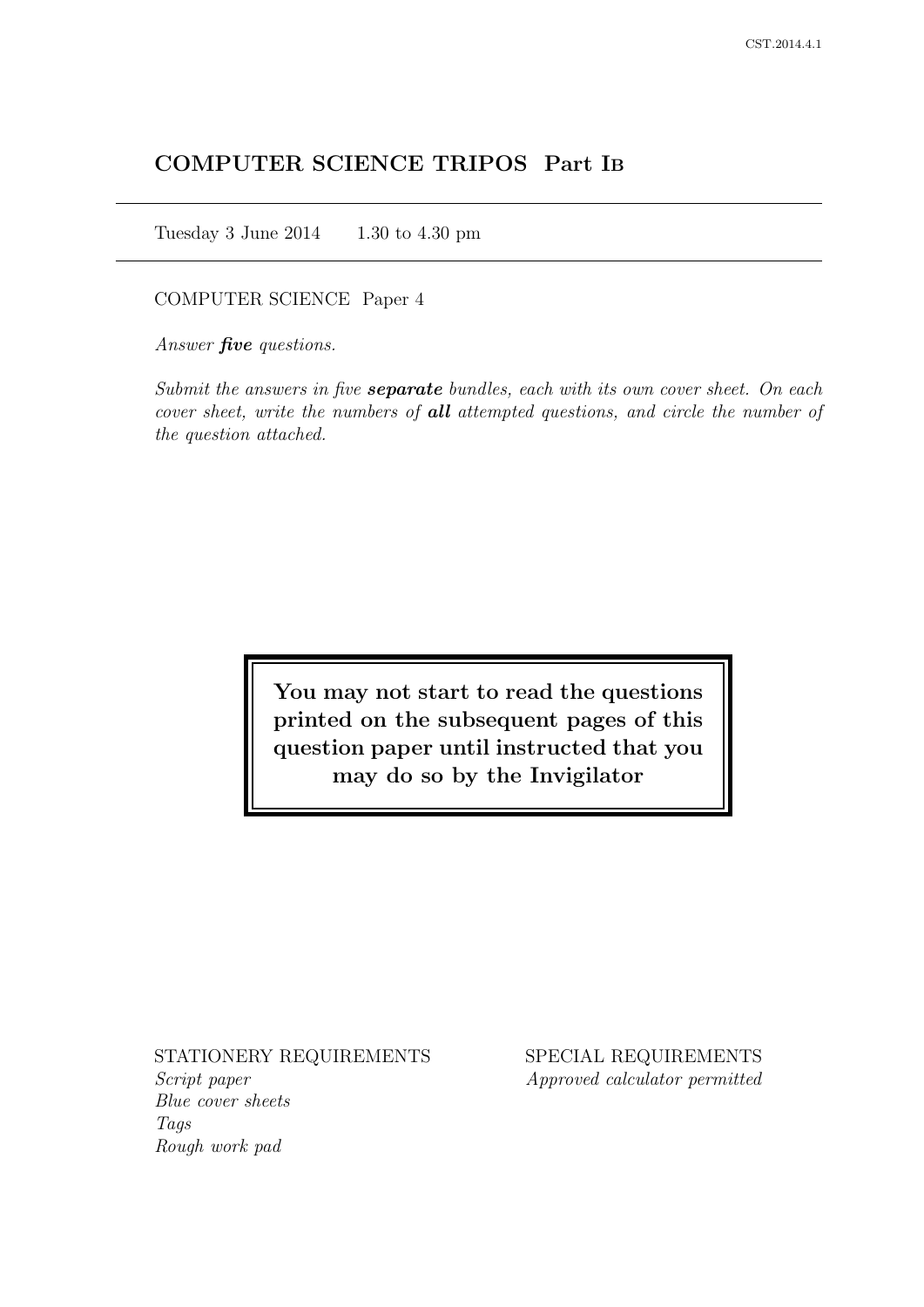## 1 Artificial Intelligence I

Evil Robot's dream of lasting romance remains, alas, just a dream. His latest obsession is a toasted sandwich-maker called SN00005833. In order to win her affections he plans to buy her a chocolate muffin from her favourite shop—Fat Finbar's World of Cake—before stealing a bunch of flowers from the local cemetery, giftwrapping the presents, and presenting both gifts to her. Evil Robot's internal systems have been constructed using the *situation calculus* and a theorem prover.

- (a) Describe the situation calculus, concentrating on the fundamental elements that you would expect to see independently of any specific problem. [5 marks]
- (b) Suggest two logical formulae that might appear in Evil Robot's knowledge base in order to describe the initial state for the above problem. [2 marks]
- $(c)$  Give two examples of a *possibility axiom* that might appear in the knowledge base. [4 marks]
- (d) Give two examples of a successor-state axiom that might appear in the knowledge base. One of these should in addition address the ramification problem. Explain how it does this. [6 marks]
- (e) Give one example of a unique names axiom and one example of a unique actions axiom that might appear in Evil Robot's knowledge base for this problem. Explain why such axioms are required. [3 marks]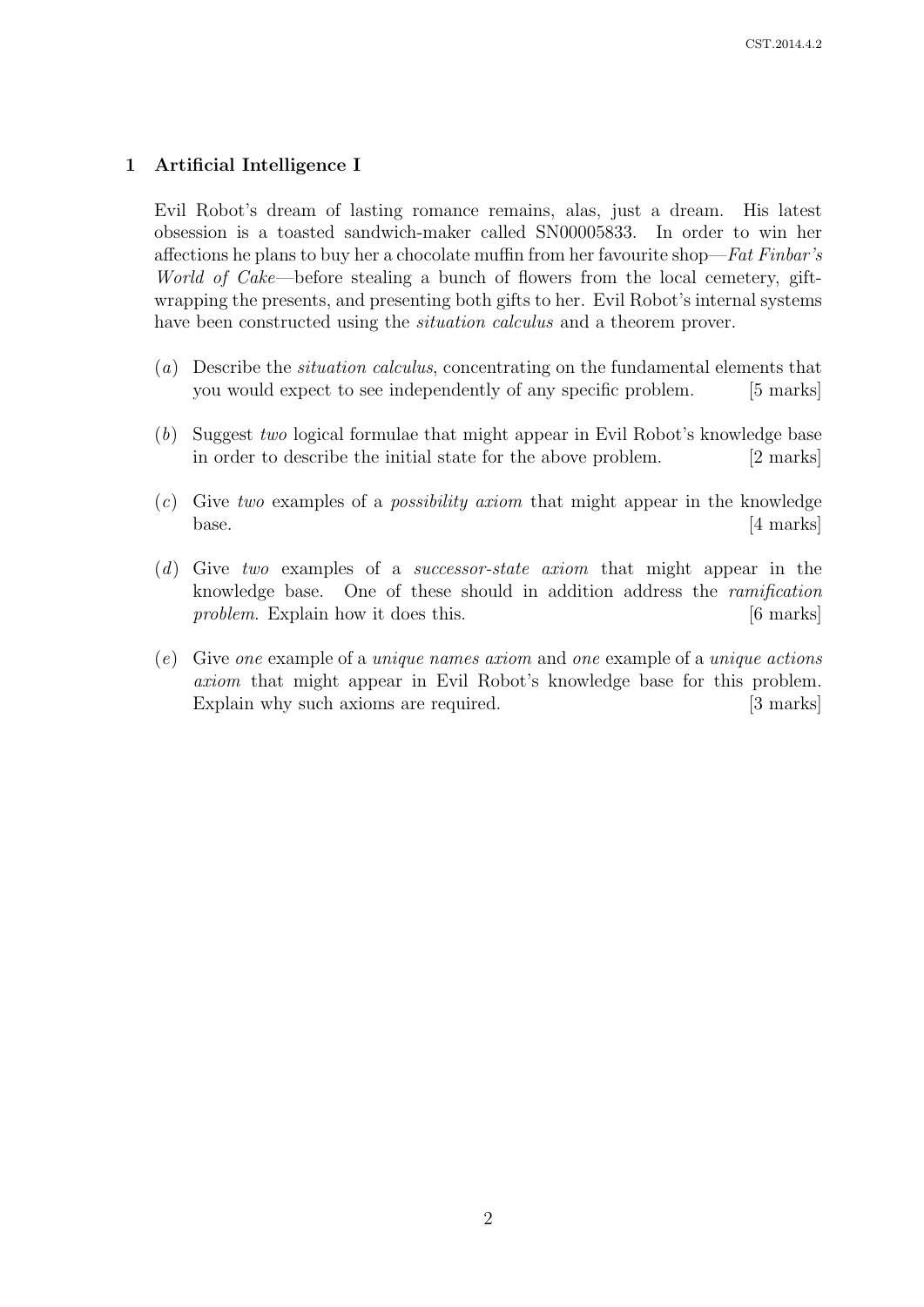# 2 Artificial Intelligence I

This question relates to binary constraint satisfaction problems (CSPs). A CSP has a set  $X = \{x_1, \ldots, x_n\}$  of variables, each having a domain  $D_i = \{v_1, \ldots, v_{n_i}\}$  of values. In addition, a CSP has a set  $C = \{C_1, \ldots, C_m\}$  of constraints, each relating to a subset of X and specifying the allowable combinations of assignments to the variables in that subset.

- (a) Give a general definition of a *solution* to a CSP.  $[1 \text{ mark}]$
- (b) Given a binary CSP, define what it means for a directed arc  $x_i \rightarrow x_j$  between variables  $x_i$  and  $x_j$  to be arc consistent. [2 marks]
- (c) Give an example of how a directed arc  $x_i \rightarrow x_j$  can fail to be arc consistent. Explain how this can be fixed. [2 marks]
- (d) Describe the  $AC-3$  algorithm for enforcing arc consistency. [5 marks]
- (e) Prove that the time complexity of the AC-3 algorithm is  $O(n^2d^3)$  where d is the size of the largest domain. [3 marks]
- $(f)$  Suggest a way in which the concept of arc consistency, also known as 2-consistency can be extended to sets of three, rather than two variables. In the remainder of the question we will refer to this as  $\ell$ -consistency. [1 mark]
- $(q)$  Give an example of how a set of three variables might fail to be 3-consistent, and show how 3-consistency might then be imposed. [2 marks]
- (h) Suggest a modified version of the  $AC-3$  algorithm that can be used to enforce 3-consistency. [4 marks]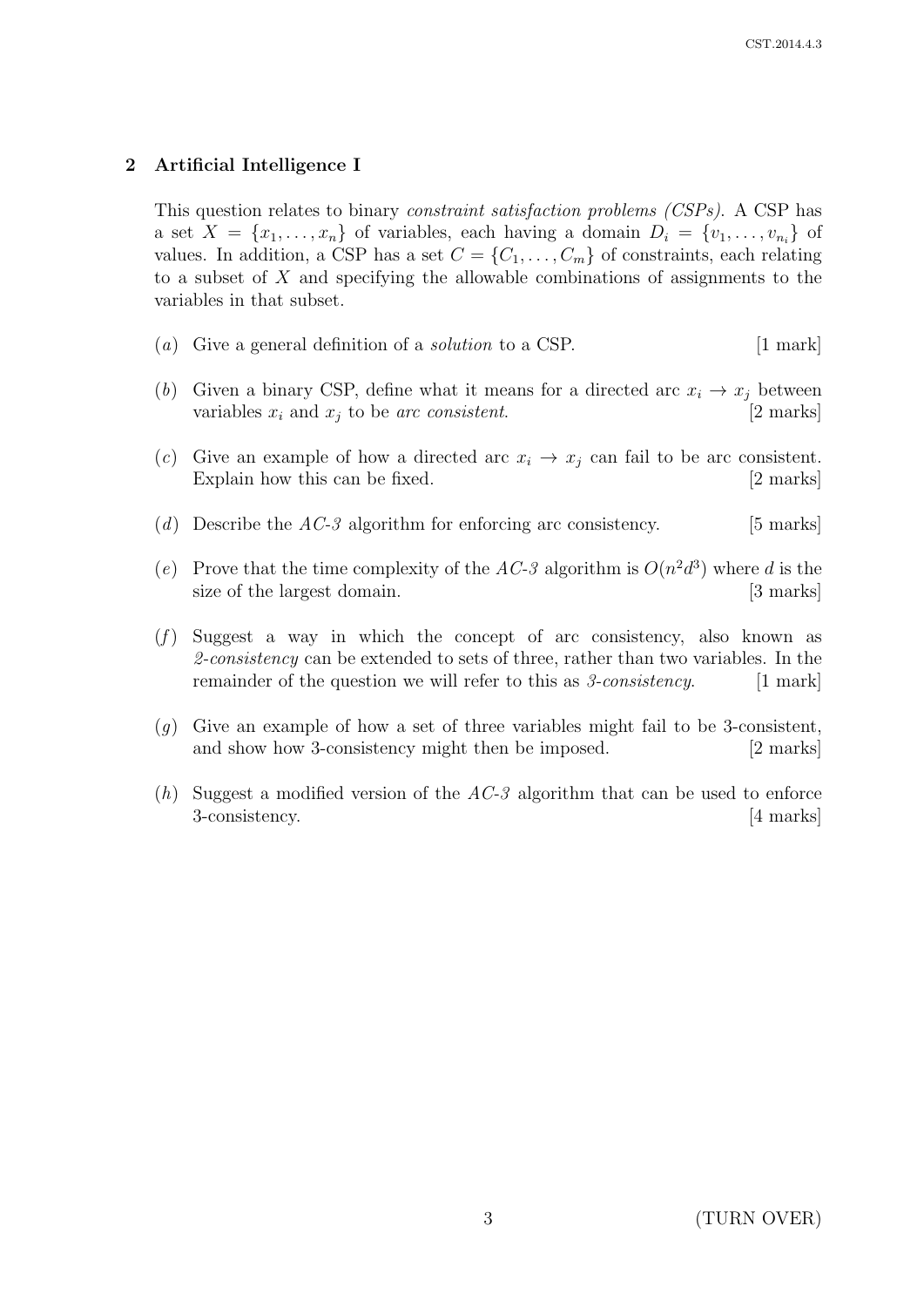## 3 Computer Graphics and Image Processing

Given a sequence of points  $(V_i)_{i=0}^n$  on a plane, consider the problem of interpolating a smooth curve through all of the points in order by constructing a sequence of polynomial parametric functions, one for each interval  $[V_i, V_{i+1}]_{i=0}^{n-1}$ .

- (a) What is meant by  $C_k$  continuity at the junction between two curve segments? [2 marks]
- (b) Explain how the degree of the polynomial function for a curve segment constrains the continuity at its two ends. What continuity can be achieved at each end of a cubic segment? [4 marks]
- (c) Derive a cubic parametric function for the interval  $[V_i, V_{i+1}]$  where  $0 < i < n-1$ . [10 marks]
- (d) What special provision would have to be made for the segments  $[V_0, V_1]$  and  $[V_{n-1}, V_n]$ ? [4 marks]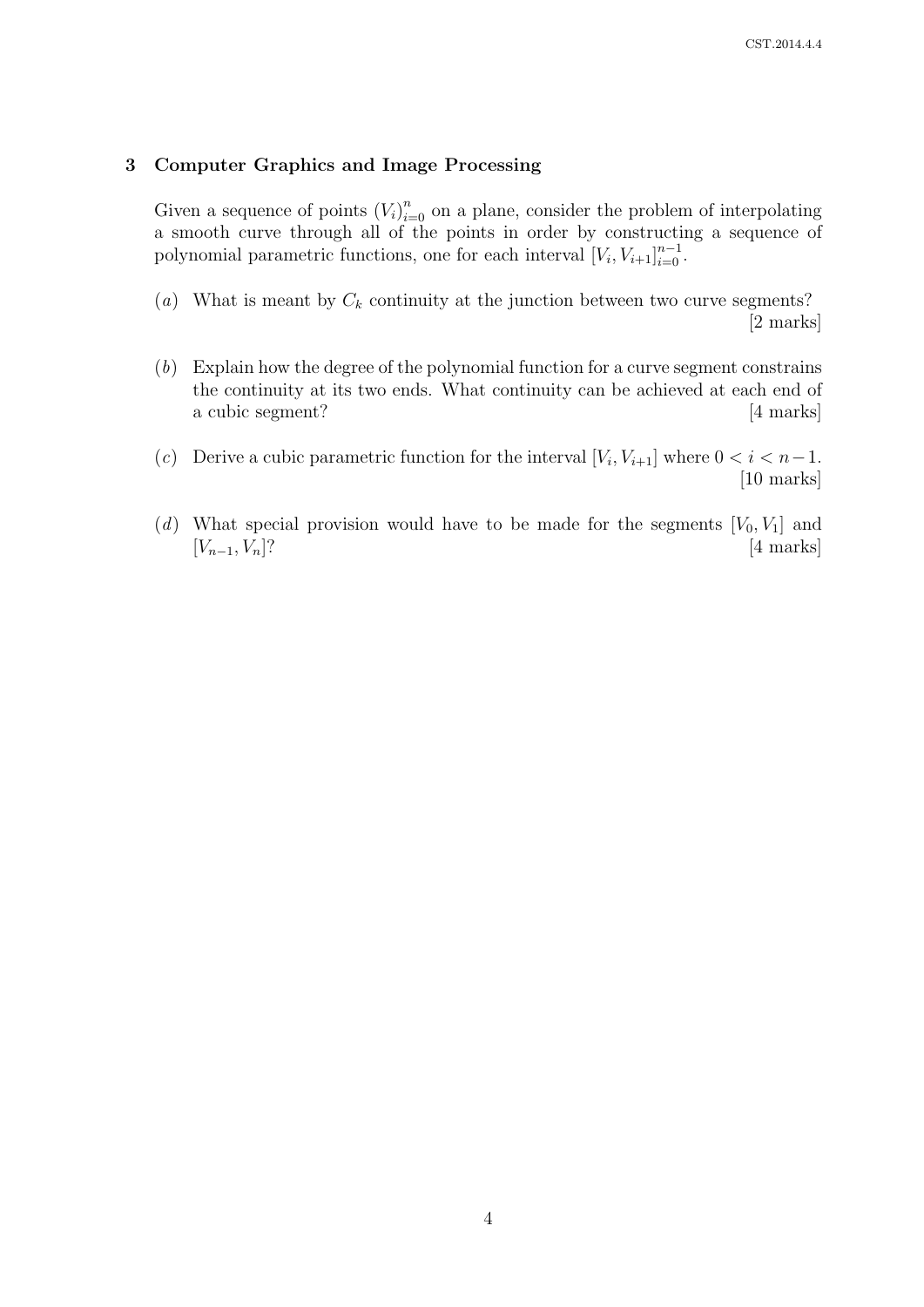# 4 Computer Graphics and Image Processing

Given a model of a scene represented as a set of triangles in three-dimensional space defining its surfaces, consider the problem of rendering it on a raster display. Write brief notes on:

|     | $(a)$ the data that would be stored for each triangle;    | [2 marks]           |
|-----|-----------------------------------------------------------|---------------------|
| (b) | perspective projection from an arbitrary viewpoint;       | $[5 \text{ marks}]$ |
|     | $(c)$ clipping the data to a suitable viewing frustrum;   | $[5 \text{ marks}]$ |
|     | $(d)$ identifying pixels on the screen within a triangle; | [3 marks]           |
|     | $(e)$ resolving hidden surfaces using a z-buffer.         | [5 marks]           |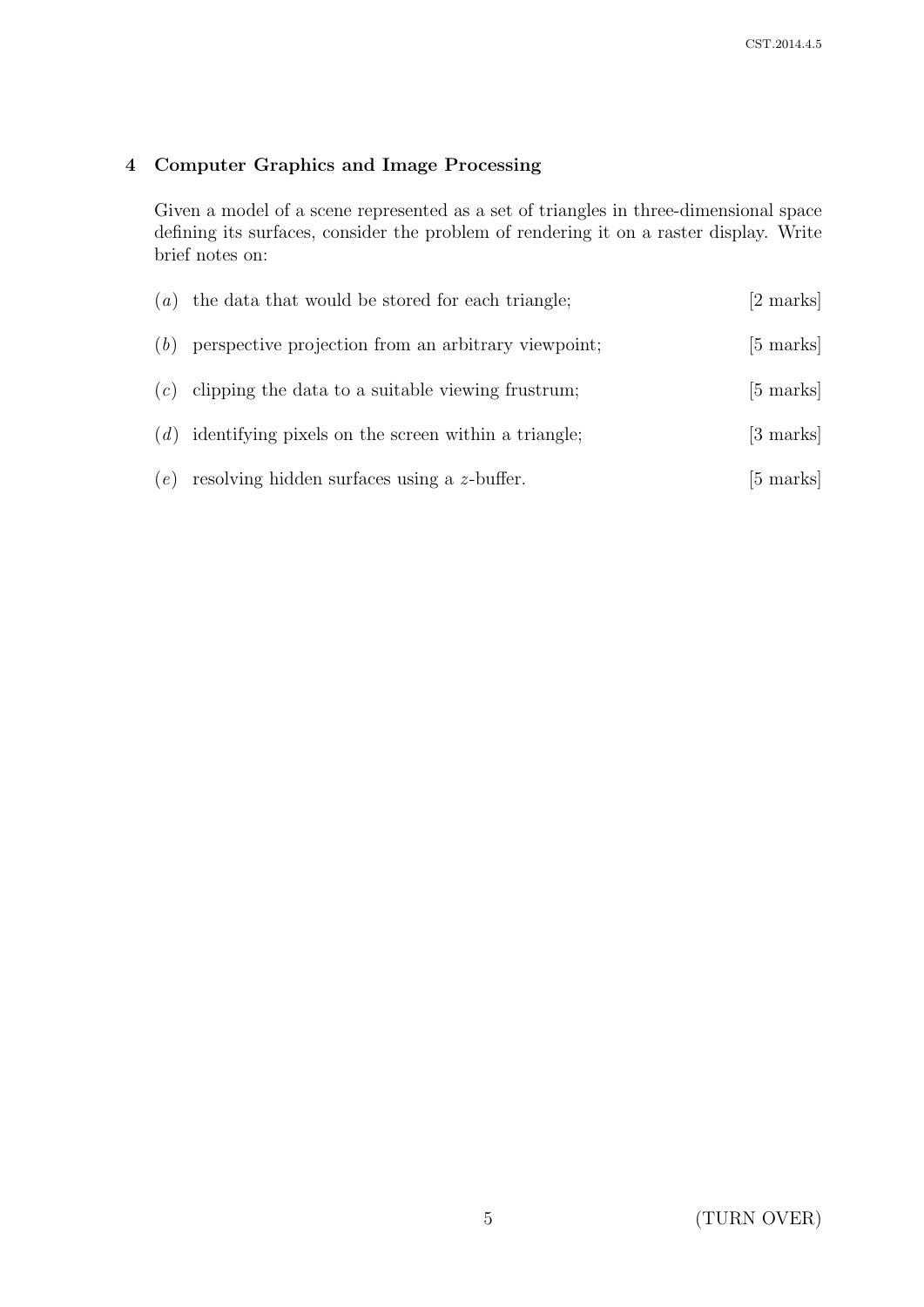#### 5 Databases

Suppose that an Entity-Relationship model has been constructed that contains two entities  $S(A, B)$  and  $T(C, \text{Amount})$ , where  $A, B, C$  and  $\text{Amount}$  are attributes and the underline indicates a key. Suppose that we also have a many-to-many relationship R between S and T.

We might expect that this model would be implemented in a relational schema such as  $S(\underline{A}, B)$ ,  $T(\underline{C}, \underline{Amount})$ , and  $R(\underline{A}, \underline{C})$ . However, the database implementor has noticed that a very common and expensive query is this: given an  $A$ -value  $a$ , find the sum of all *Amount* values for records in  $T$  related to this  $a$  value in  $S$ . Therefore, the implementor has decided to "optimise" the database and replace table  $S$  with  $S'$ having schema

$$
S'(\underline{A}, B, Sum),
$$

where the records in table  $S'$  will contain the precomputed values for this query. In this way the common and expensive query can be answered by a single key-based read. (Note: *Sum* should be 0 if no matching records exist.)

- (a) Explain how the operation *insert*  $(a, b)$  *into* S can be correctly implemented in the  $\{S', R, T\}$  database. [4 marks]
- (b) Explain how the operation *insert*  $(c, v)$  *into* T can be correctly implemented in the  $\{S', R, T\}$  database. [4 marks]
- (c) Explain how the operation *insert*  $(a, c)$  *into* R can be correctly implemented in the  $\{S', R, T\}$  database. [4 marks]
- (d) For an OLTP database, discuss the performance implications of this so-called optimisation. [4 marks]
- (e) This example illustrates a fundamental trade-off in the design and implementation of database applications. Discuss. [4 marks]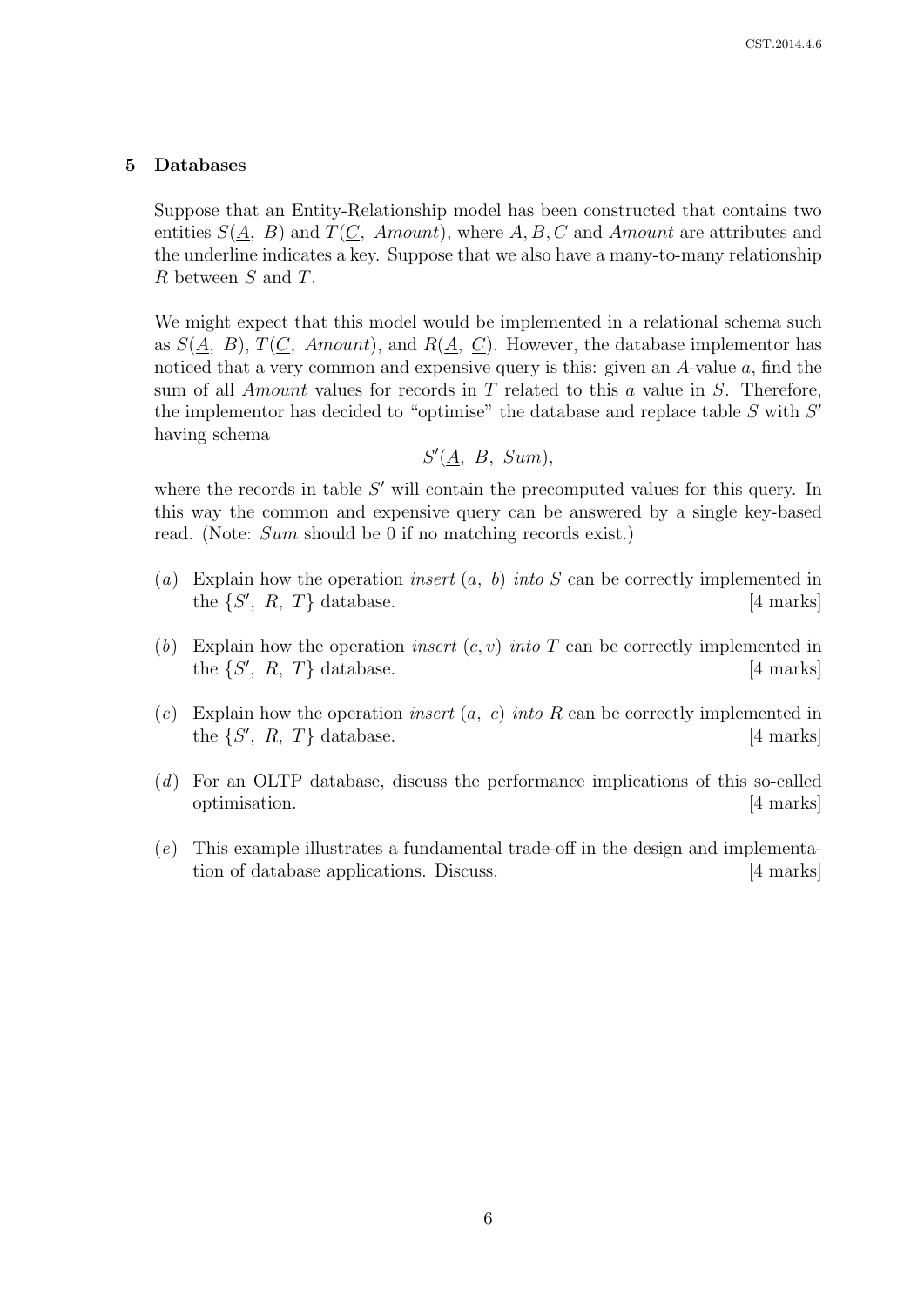#### 6 Databases

(a) We are given a relational schema  $R(A, B, C, D, E)$  and told that the following table represents a legal instance of R.

|  | $B$ $C$ | D | - E 1 | tuple number |
|--|---------|---|-------|--------------|
|  | h       |   |       | $\#1)$       |
|  | h       |   |       | $(\#2)$      |
|  | h.      |   |       | #3)          |
|  |         |   |       |              |

Which of the following sets of functional dependencies may hold in  $R$ ? If a set of dependencies cannot hold, then explain why. You can refer to tuple numbers in your explanation.

- (i)  $F_1$  is the set  $\{A \rightarrow D\}$ . [2 marks]
- (*ii*)  $F_2$  is the set

 $(iii)$   $F_3$  is the set

 $A, B \rightarrow C$  $E \rightarrow B$  $D, E \rightarrow A$ 

[2 marks]

 $A, B \rightarrow C$  $D, E \rightarrow C$  $A \rightarrow D$ 

[4 marks]

(b) We are given a relational schema  $R(\mathbf{Z}, \mathbf{W}, \mathbf{Y})$ . Suppose that in some (correct) instance of  $R$  the query

$$
(\pi_{\mathbf{Z},\mathbf{W}}(R) \bowtie \pi_{\mathbf{Z},\mathbf{Y}}(R)) - R
$$

is not empty. What can we conclude about the functional dependency  $\mathbf{Z} \to \mathbf{W}$ ? Explain your answer. [4 marks]

- (c) In the process of using functional dependencies to normalise a schema, what is meant by a lossless join decomposition and how is such a decomposition guaranteed? [4 marks]
- (d) In schema normalisation, is Boyce-Codd Normal Form (BCNF) always to be preferred over 3rd Normal Form (3NF)? Explain your answer. [4 marks]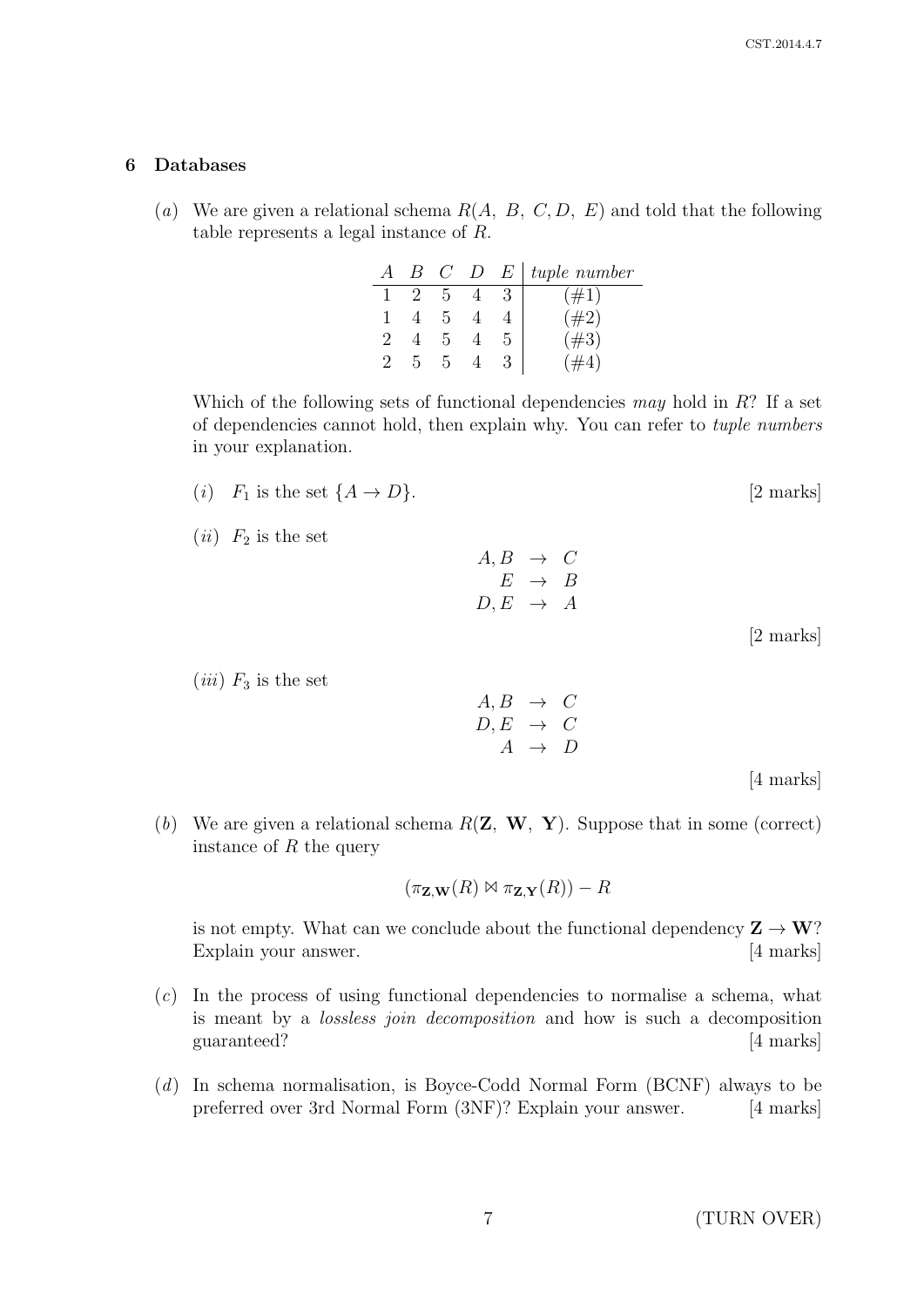# 7 Economics, Law and Ethics

- (a) Describe the provisions of the Data Protection Act. [8 marks]
- (b) You are designing and are about to launch a mobile phone app which will seek to understand the emotional condition of the user, using multiple inputs such as motion sensing, facial expression recognition, voice stress measurement and the analysis of entered text. Its declared purpose is to enable services to interact more empathically with users. You propose to monetize it by serving ads at times when the user is more likely to buy. Your "backers" have raised a concern that this app will be able to diagnose depression, and that in consequence you may be storing substantial amounts of sensitive personal information.

Discuss this problem from the viewpoints of both data protection law and ethics. [12 marks]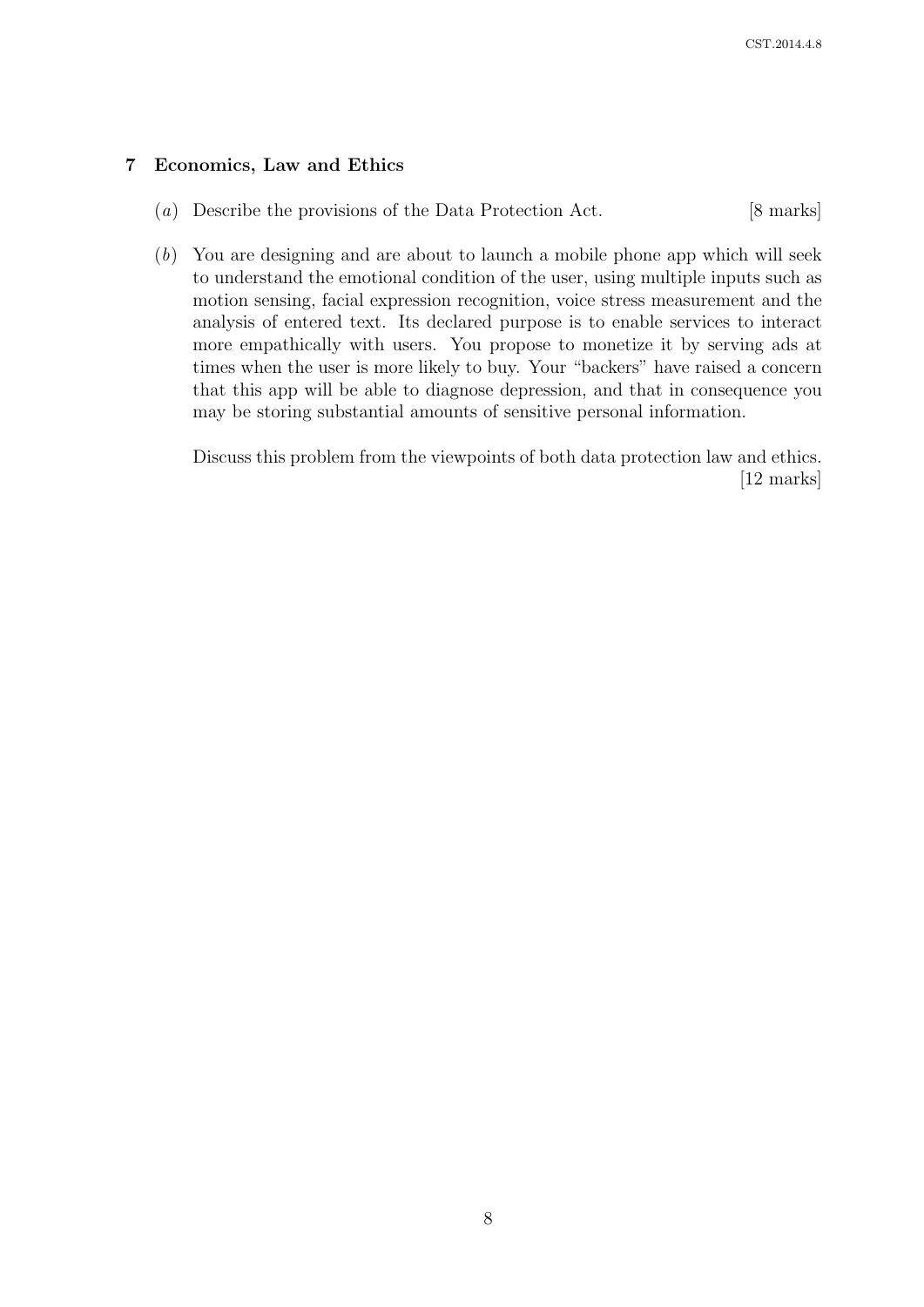## 8 Security I

- (a) Windows implements static inheritance for the access-control lists of NTFS files and folders.
	- $(i)$  What does *static inheritance* mean here and how does it differ from *dynamic* inheritance? [4 marks]
	- (ii) Five flag bits  $(ci,oi, np,io,i)$  in each NTFS access-control entry  $(ACE)$ manage how it is inherited. Briefly describe the purpose of each bit.

[5 marks]

 $(iii)$  User mike gives his folder project the following access-control list:

```
project
   AllowAccess mike: full-access (oi,ci)
   AllowAccess alice: read-execute (ci,np)
   AllowAccess bob: read-only (oi)
```
It contains one folder and two text files, none of which have any noninherited access-control entries:

```
project\doc.txt
project\src
project\src\main.c
```
For each of these three objects, list all inherited access-control entries, showing in parentheses the inheritance-control flag bits that are set (using the same notation as above). [5 marks]

(b) Describe the purpose and four typical functions of a *root kit*. [6 marks]